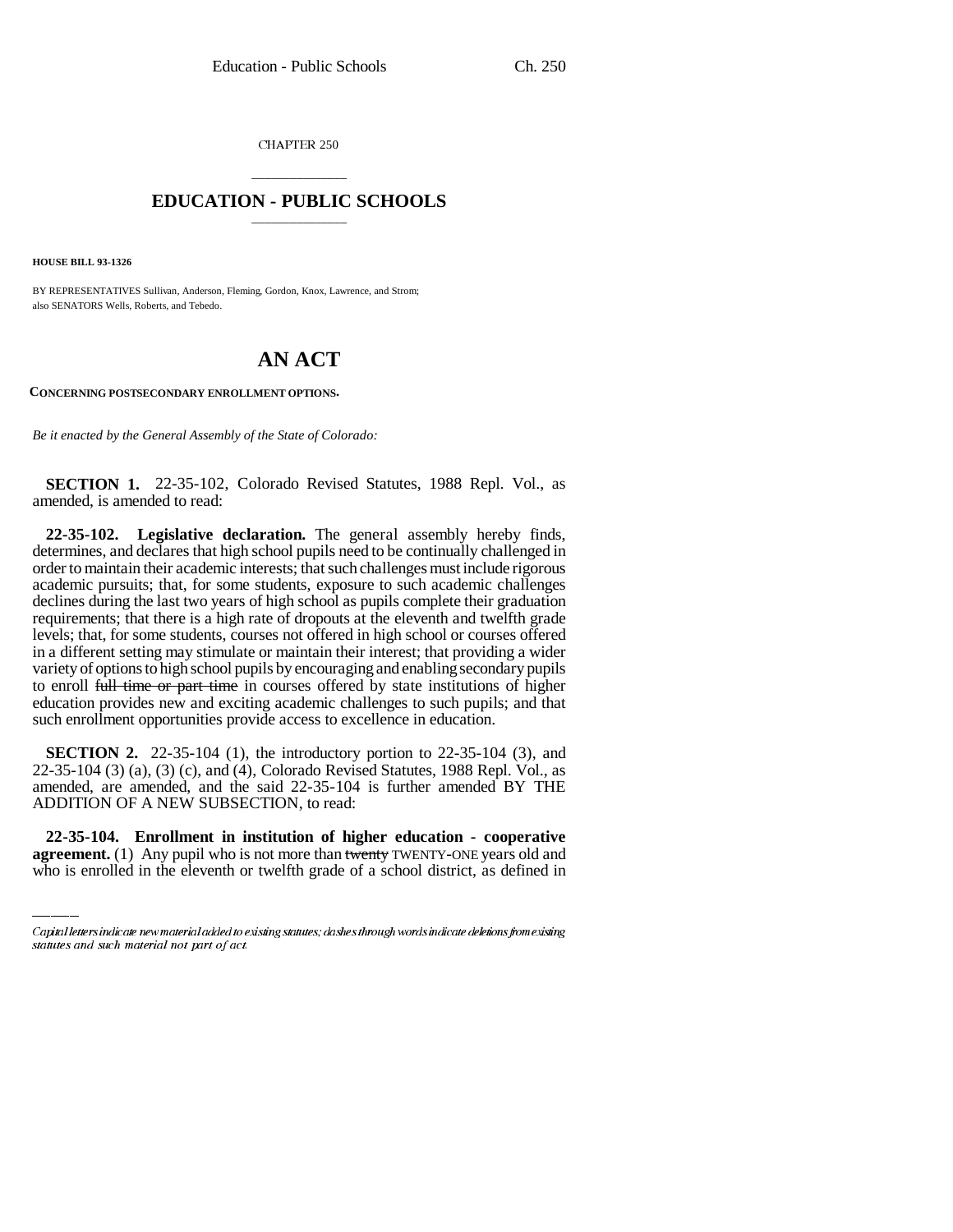## Ch. 250 Education - Public Schools

section 22-30-103 (13), AND WHO IS DEEMED BY THE PUPIL AND THE PUPIL'S PARENT OR LEGAL GUARDIAN, WITH THE ADVICE AND COUNSEL OF THE PRINCIPAL OF THE HIGH SCHOOL IN WHICH SUCH PUPIL IS ENROLLED, TO BE IN NEED OF COURSE WORK AT A HIGHER ACADEMIC LEVEL THAN THAT AVAILABLE AT THE PUPIL'S SCHOOL OR IS DEEMED BY THE HIGH SCHOOL TO BE IN NEED OF A DIFFERENT ENVIRONMENT is eligible to apply to an institution of higher education to allow such pupil to enroll in courses SUCH INSTITUTION IN ACCORDANCE WITH THE PROVISIONS OF THIS ARTICLE. offered by such institution of higher education when such courses or courses similar thereto are not offered for college credit by such school district or when scheduling conflicts would prevent the student from taking the course at the high school. THE SCHOOL DISTRICT SHALL NOTIFY ALL STUDENTS AND PARENTS OF THE OPPORTUNITY FOR POSTSECONDARY ENROLLMENT. THIS NOTIFICATION SHALL BE GIVEN WITH SUFFICIENT TIME TO ALLOW THE STUDENTS AND PARENTS TO CONSIDER THIS OPTION.

(2.5) THE WRITTEN NOTICE GIVEN PURSUANT TO SUBSECTION (2) OF THIS SECTION SHALL SPECIFY THE COURSES IN WHICH THE PUPIL INTENDS TO ENROLL. SUCH COURSES SHALL COUNT FOR CREDIT TOWARDS SUCH PUPIL'S GRADUATION REQUIREMENTS UNLESS SUCH CREDIT IS DENIED BY THE PRINCIPAL OF THE HIGH SCHOOL IN WHICH THE PUPIL IS ENROLLED AND SUCH DENIAL IS UPHELD BY THE SUPERINTENDENT AND THE LOCAL BOARD OF EDUCATION ON THE BASIS THAT HIGH SCHOOL CREDIT IS INAPPROPRIATE.

(3) WHEN A PUPIL ENROLLS IN COURSES AT AN INSTITUTION OF HIGHER EDUCATION FOR HIGH SCHOOL CREDIT PURSUANT TO SECTION 22-35-105 (2) OR (3) (a), the school district of the pupil and the institution of higher education in which the pupil desires to enroll shall enter into a cooperative agreement regarding the enrollment of and the funding method for the pupil in such institution of higher education, including, but not limited to:

(a) The academic credit to be granted for course work successfully completed by the pupil enrolled in the institution of higher education, which credit may SHALL qualify as high school credit; or credit at the institution of higher education, or both;

(c) The requirement that any pupil ENROLLED PURSUANT TO THE PROVISIONS OF SECTION 22-35-105 (2) OR (3) (a) shall not be required to pay any tuition for SUCH courses; accepted for high school credit; and

(4) Each high school pupil enrolled in a course FOR HIGH SCHOOL CREDIT offered by an institution of higher education who satisfactorily completes the requirements of the course shall receive appropriate credit toward a high school diploma. unless such credit is denied by the high school in which the student is enrolled and such denial is upheld by the local board of education and the state board of education on the basis that high school credit is inappropriate.

**SECTION 3.** The introductory portions to  $22-35-105$  (2), (3), and (3) (a) and 22-35-105 (3) (b), Colorado Revised Statutes, 1988 Repl. Vol., as amended, are amended, and the said 22-35-105 is further amended BY THE ADDITION OF THE FOLLOWING NEW SUBSECTIONS, to read:

**22-35-105. Financial provisions - payment of tuition.** (2) If more than three pupils of any school district are enrolled pursuant to the provisions of this article in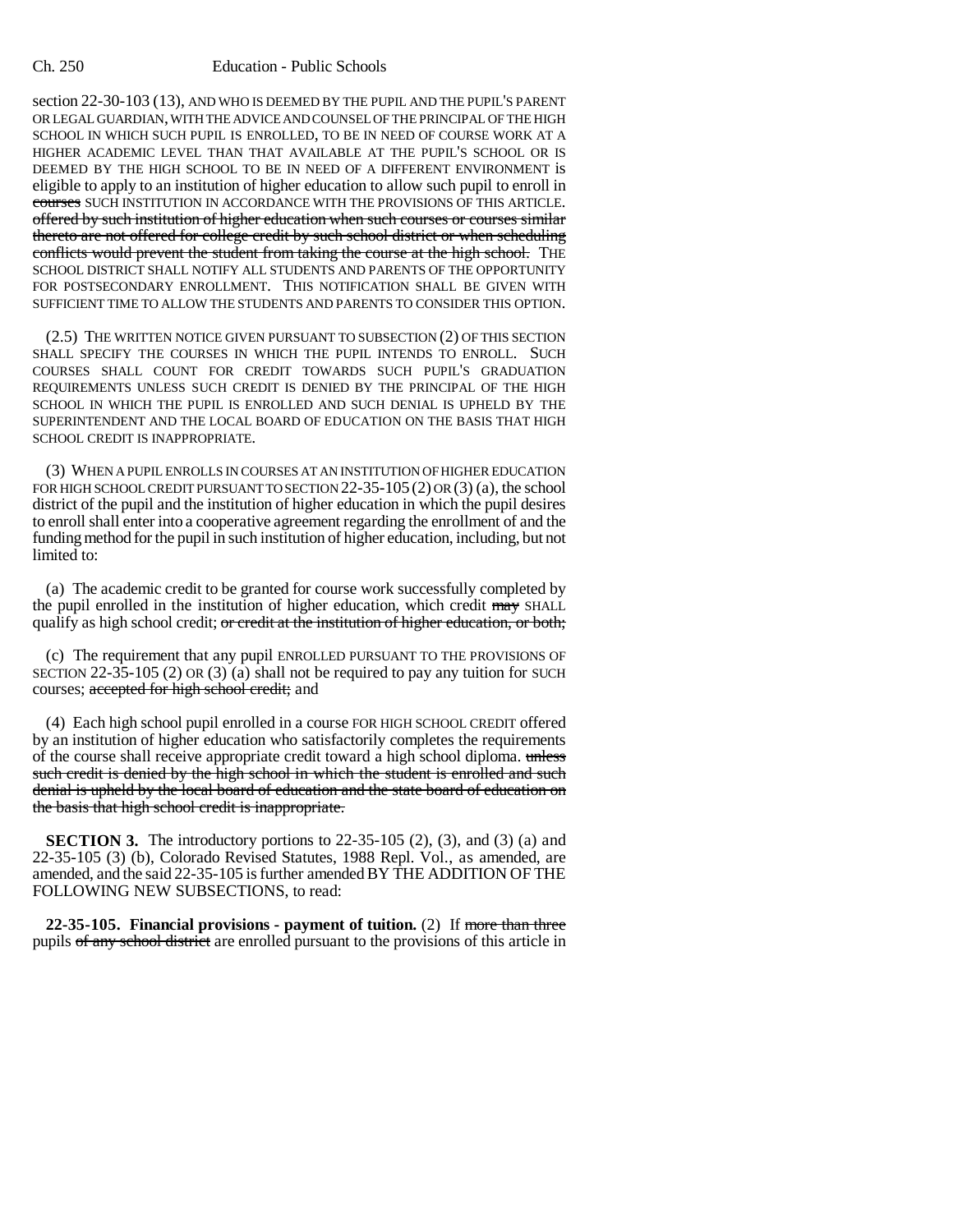the same A course SECTION offered by the same AN institution of higher education and FOR HIGH SCHOOL PUPILS, EITHER AT THE REQUEST OF THE SCHOOL DISTRICT OR UPON THE INITIATIVE OF THE INSTITUTION OF HIGHER EDUCATION, THE INSTITUTION OF HIGHER EDUCATION SHALL BE RESPONSIBLE FOR COURSE CONTENT AND THE QUALITY OF INSTRUCTION AND SHALL BE REIMBURSED BY THE SCHOOL DISTRICT FOR COSTS PURSUANT TO THE COOPERATIVE AGREEMENT BETWEEN SUCH INSTITUTION AND SUCH SCHOOL DISTRICT. IN ADDITION, if BECAUSE any such pupil is receiving high school credit for such course PURSUANT TO THE PROVISIONS OF THIS SUBSECTION (2):

(3) Except as otherwise provided in subsection  $(2)$  of this section, If pupils of any school district are enrolled pursuant to the provisions of this article in ONE OR TWO COURSES PER ACADEMIC TERM OFFERED BY any institution of higher education FOR POSTSECONDARY STUDENTS and:

(a) If the pupil so enrolled is receiving high school credit for such course:  $\frac{and \pm s}{s}$ enrolled in one or two courses offered by such institution of higher education:

(b) If the pupil so enrolled is receiving high school credit for such course and is enrolled in three or more courses offered by such institution of higher education:

(I) The pupil shall be included in the pupil enrollment of the school district in which such pupil is enrolled as determined pursuant to the provisions of section  $22 - 53 - 103(7)$ .

(II) The institution of higher education in which such pupil is enrolled shall include such pupil in counting full-time equivalent students pursuant to the provisions of title 23, C.R.S.

(III) The department of education shall annually withhold an amount equal to one-half of the per pupil operating revenues of the school district, as defined in section  $22-53-103$  (6), for each pupil enrolled in an institution of higher education pursuant to the provisions of this article. From such withheld amount, the department of education shall forward to the institution of higher education the amount of tuition to which the institution would be entitled on behalf of a regularly enrolled student taking such courses; except that, for any state-supported institution of higher education, such amount of tuition shall not exceed the in-state tuition rate charged by such state-supported institution of higher education, and, for any nonpublic institution of higher education, such amount of tuition shall not exceed the average in-state tuition charged by the representative group of comparable state institutions used for purposes of section  $23-3.3-101$  (1.5) (a), C.R.S. Any withheld moneys not used to pay for tuition pursuant to the provisions of this subparagraph (III) shall be credited to the general fund of the state.

(IV) For purposes of this paragraph (b), notwithstanding any law to the contrary, every pupil enrolled in an institution of higher education pursuant to the provisions of this article who otherwise would not be classified as an in-state student for tuition purposes at any state-supported institution of higher education shall be classified as an in-state student for purposes of tuition.

(4) IF PUPILS OF ANY SCHOOL DISTRICT ARE ENROLLED PURSUANT TO THE PROVISIONS OF THIS ARTICLE IN THREE OR MORE COURSES PER ACADEMIC TERM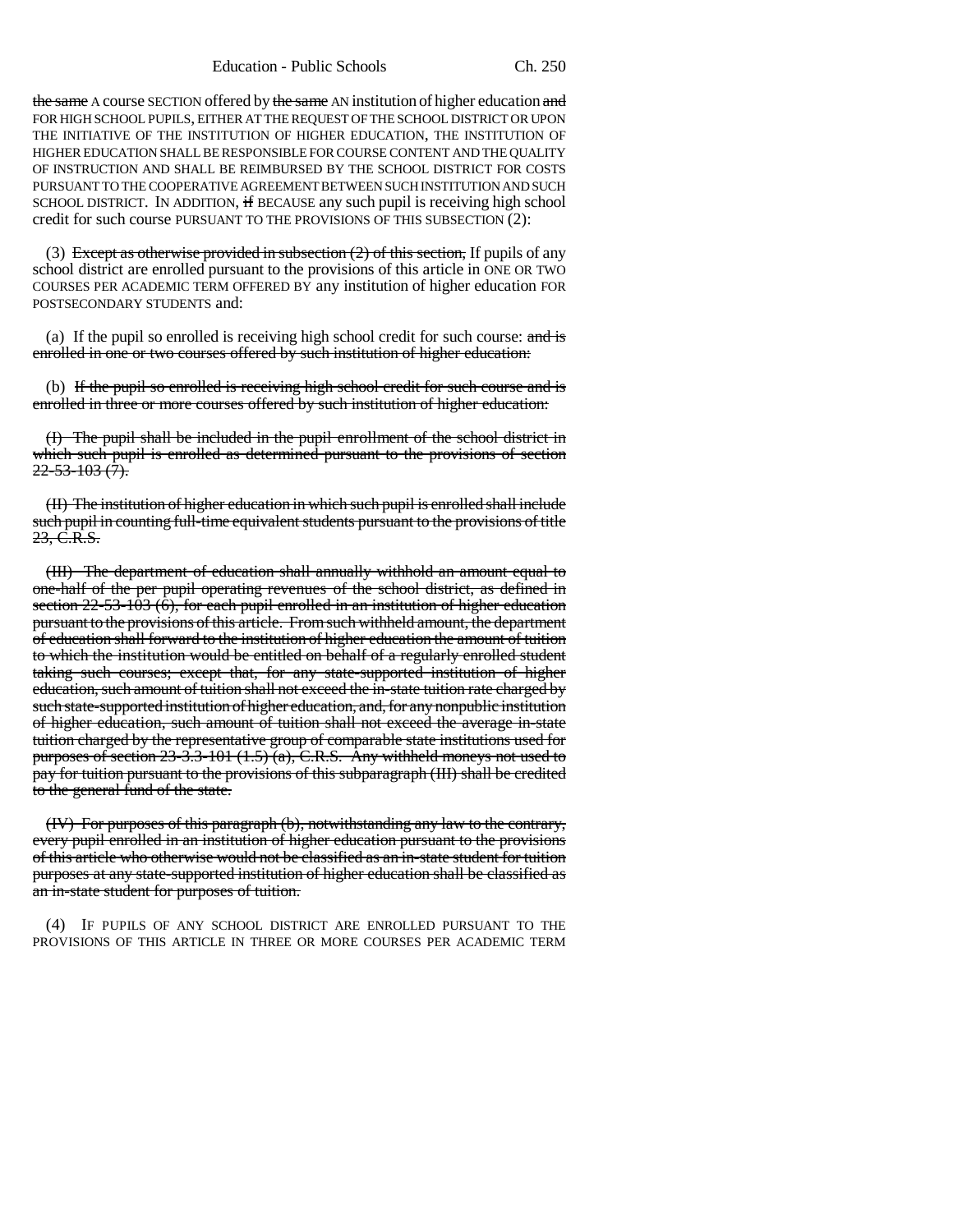OFFERED BY ANY INSTITUTION OF HIGHER EDUCATION FOR POSTSECONDARY STUDENTS:

(a) THE INSTITUTION OF HIGHER EDUCATION IN WHICH SUCH PUPIL IS ENROLLED SHALL INCLUDE SUCH PUPIL IN COUNTING FULL-TIME EQUIVALENT STUDENTS PURSUANT TO THE PROVISIONS OF TITLE 23, C.R.S.;

(b) UNLESS OTHERWISE PROVIDED BY THE SCHOOL DISTRICT, IT SHALL BE THE RESPONSIBILITY OF THE PUPIL, FOR THE THIRD AND EACH ADDITIONAL COURSE PER ACADEMIC TERM, TO PAY THE AMOUNT OF TUITION TO WHICH THE INSTITUTION OF HIGHER EDUCATION WOULD BE ENTITLED ON BEHALF OF A REGULARLY ENROLLED STUDENT TAKING SUCH COURSES;

(b.5) IT SHALL BE THE RESPONSIBILITY OF THE SCHOOL DISTRICT TO PAY THE AMOUNT OF THE TUITION TO WHICH THE INSTITUTION OF HIGHER EDUCATION WOULD BE ENTITLED ON BEHALF OF A REGULARLY ENROLLED STUDENT TAKING SUCH COURSES FOR THE FIRST TWO COURSES PER ACADEMIC TERM; AND

(c) IT SHALL BE THE DECISION OF THE SCHOOL DISTRICT WHETHER OR NOT THE STUDENT SHOULD RECEIVE HIGH SCHOOL CREDIT FOR THE COURSES OFFERED BY THE INSTITUTION OF HIGHER EDUCATION.

(5) NOTHING IN THIS ARTICLE SHALL BE CONSTRUED TO RESTRICT THE ABILITY OF INSTITUTIONS OF HIGHER EDUCATION TO OFFER INDEPENDENTLY COURSES FOR COLLEGE CREDIT OUTSIDE OF THE REGULAR SCHOOL DAY USING SCHOOL DISTRICT FACILITIES.

(6) NOTWITHSTANDING ANY OTHER PROVISION OF THIS SECTION, IF A PUPIL, ENROLLED PURSUANT TO THE PROVISIONS OF THIS ARTICLE, VOLUNTARILY DROPS A COURSE, WITHOUT CONSENT OF THE PRINCIPAL OF THE HIGH SCHOOL IN WHICH SUCH PUPIL IS ENROLLED, IT SHALL BE THE RESPONSIBILITY OF THE PUPIL, OR SUCH PUPIL'S PARENT OR GUARDIAN, TO REIMBURSE THE SCHOOL DISTRICT FOR THE AMOUNT OF TUITION PAID BY THE SCHOOL DISTRICT TO THE INSTITUTION OF HIGHER EDUCATION PURSUANT TO THIS ARTICLE TO ENROLL SUCH PUPIL IN SUCH COURSE.

**SECTION 4.** 22-35-107, Colorado Revised Statutes, 1988 Repl. Vol., as amended, is amended to read:

**22-35-107. Institution of higher education - enrollment - limitations.** Any institution of higher education to which a pupil has applied for enrollment pursuant to the provisions of this article may allow such pupil to enroll in courses offered by such institution of higher education. Any institution of higher education may limit the number of such pupils which the institution allows to enroll. EXCEPT AS OTHERWISE PROVIDED IN SECTION 22-35-105 (2), any pupil who is allowed to enroll pursuant to the provisions of this article shall be included in the number of full-time equivalent students enrolled in the institution of higher education for the purpose of any limitation imposed on the total number of full-time equivalent students which may enroll in such institution of higher education.